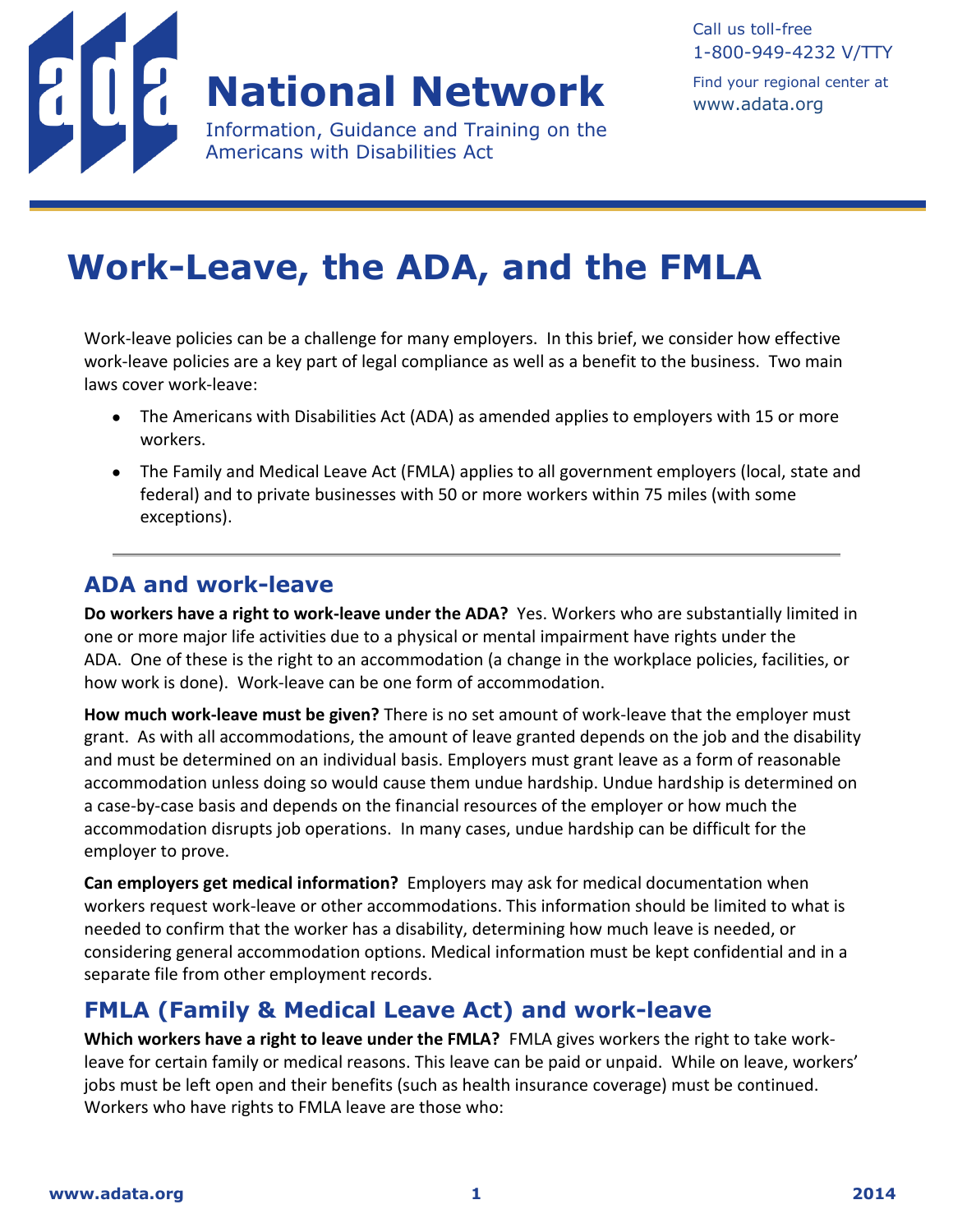### **Work-Leave, the ADA, and the FMLA**

- Have worked at least 1,250 hours for the 12 months prior to the leave, work in locations with at least 50 employees within 75 miles and have worked with the business for at least 12 months (which need not be consecutive).
- Are pregnant, have just given birth or have adopted a child.
- Have a serious medical condition lasting at least three days and requiring medical treatment or requiring a hospital stay of at least one night.
- An incapacitating condition lasting at least three days and requiring medical treatment.Have a chronic condition that sometimes "flares up" and requires medical treatment.
- Are caring for a family member who has an injury or illness sustained during military service.
- Are caring for a family member (spouse, child or parent) with a serious health condition.
- Are family members of deployed National Guard and Reserve Personnel.

#### **How much leave can workers take under FMLA?**

- Twelve weeks of leave in a 12-month period for:
	- o The birth, adoption, or foster care of a child.
	- o The worker's own serious health condition.
	- o The care of a spouse, child or parent with a serious health condition.
	- $\circ$  Dealing with the military deployment of the employee's spouse, son, daughter or parent.
- Twenty-six weeks of leave in a single 12-month period to care for a service member with a serious service-connected injury or illness.

**Does the leave have to be taken all at once?** When medically necessary, employers must let workers break up their FMLA leave time or "stretch" it out by working reduced hours. To find out more, go to <http://www.dol.gov/whd/regs/compliance/1421.htm#2d> .

**Do workers have to provide medical information?** An employer may (but does not have to) require the worker to certify the need for work-leave from a medical professional. The U.S. Department of Labor provides a form for this purpose at [http://www.dol.gov/whd/forms/WH-380-E.pdf.](http://www.dol.gov/whd/forms/WH-380-E.pdf) The worker must be given at least 15 days to provide this medical information. This information must be kept private and in a separate file from other employment records.

#### **When both laws could apply**

- Generally, public sector employers and private business employers with more than 50 workers are covered under both the ADA and FMLA. Employees in these workplaces can have rights under both laws if they meet the definition of "disability" (ADA) and "serious health condition" (FMLA).
- *Workers who have used up FMLA leave can still have rights under the ADA if they meet the ADA definition of a person with a disability*. Accommodation is one such right. Additional leave (beyond the worker's FMLA leave) could be an accommodation that must be provided under the ADA.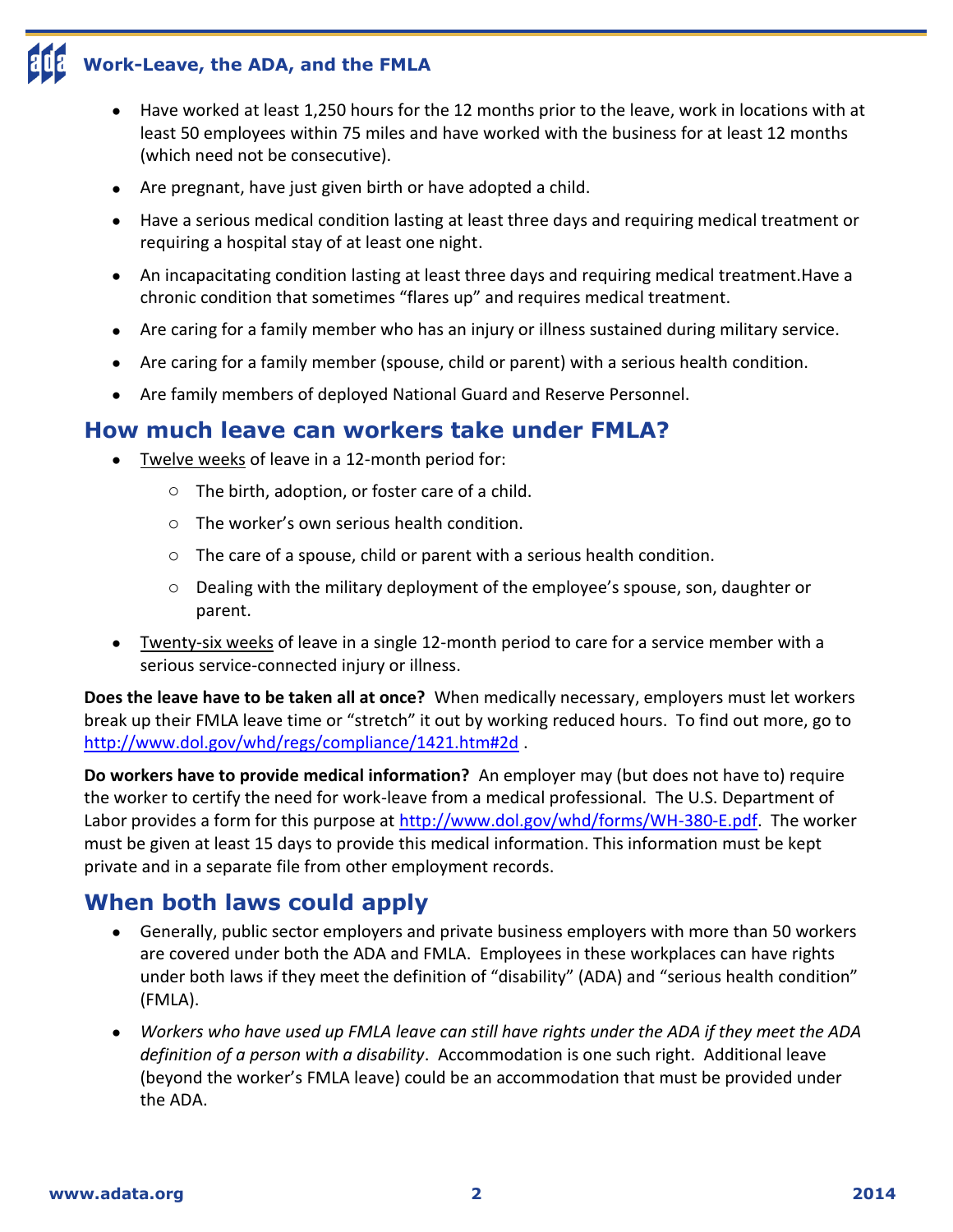# **Work-Leave, the ADA, and the FMLA**

#### **Additional guidelines**

**Avoid 100% healed policies.** Employers cannot require a worker to be completely healed before returning to work. Such policies have been found to violate the ADA because they do not allow workers to use their right to an accommodation. Even if a worker is not 100% healed, he or she could possibly still work effectively with an accommodation.

**Avoid no-fault leave policies.** Automatically terminating workers who have, for any reason, exceeded a pre-set amount of leave violates the ADA. Like 100% healed policies, no-fault leave policies deny the worker the right to use a reasonable accommodation which would allow them to return to work with a disability.

**Educate managers and supervisors.** Managers are often "first responders" to disability disclosures and work-leave requests. Make sure they are educated about the legal rights of workers with disabilities.

**Limit requests for medical information.** Under both the ADA and FMLA, employers have a right to collect only the information needed to confirm that the worker has an impairment or medical condition, to identify possible accommodation options, and to determine the probable duration of the worker's condition. Requesting or collecting medical information that is unduly lengthy, irrelevant, or arbitrary can violate the ADA. The FMLA does not allow the employer to demand a diagnosis to grant FMLA leave. Finally, collecting too much medical information can violate several laws.

**Use work-leave as the last accommodation option, not the first.** Employers should work with the employee to determine how the impairment impacts the essential functions of the job and what accommodations can be considered. Accommodations that keep the employee engaged in the job as much as possible tend to be most effective for both the employer and the worker. Before resorting to work leave as an accommodation, consider the full range of accommodations that could be effective given the impairment, the job and the situation.

**Pregnancy might be covered under both FMLA and ADA.** Work leave related to pregnancy and the birth of a child are clearly covered under FMLA. Generally, pregnancy has not been defined as a disability under the ADA. In some cases, though, pregnancy-related leave can be covered by the ADA. When a worker develops pregnancy-related impairments (such as anemia, cervical insufficiency or gestational diabetes), some courts have found that these can be considered impairments under the ADA. These workers would have a right to ADA work leave or other accommodations.

**Treat obvious and nonobvious disabilities the same.** Workers with impairments that may not be obvious, such as diabetes, depression or post-traumatic stress disorder, could be covered under the FMLA or the ADA.

**About light duty.** Employers may, but are not required to, create light duty positions. Employers cannot require workers to accept light duty in lieu of FMLA leave. The employer is not allowed to deduct FMLA leave while a worker is in a light duty position.

**About indefinite leave.** Employers are not required to grant indefinite leave and can require workers to provide an approximate return-to-work date. However, the employer must be flexible in situations where the return-to-work date must be changed for medical reasons, unless providing additional leave would cause undue hardship. For more information, go to [http://www.eeoc.gov/eeoc/meetings/6-8-](http://www.eeoc.gov/eeoc/meetings/6-8-11/east.cfm) [11/east.cfm](http://www.eeoc.gov/eeoc/meetings/6-8-11/east.cfm) .